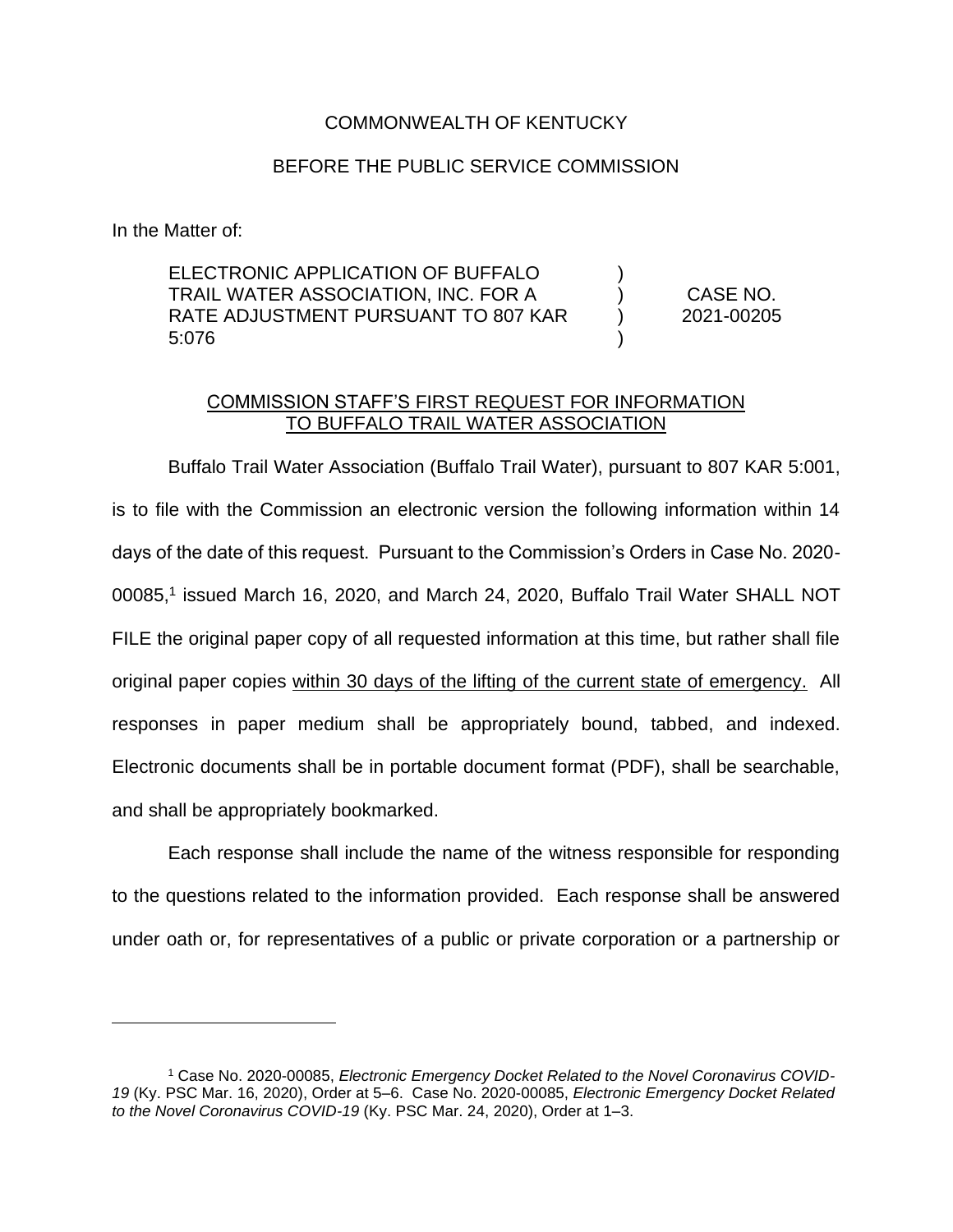association or a governmental agency, be accompanied by a signed certification of the preparer or the person supervising the preparation of the response on behalf of the entity that the response is true and accurate to the best of that person's knowledge, information, and belief formed after a reasonable inquiry.

Buffalo Trail Water shall make timely amendment to any prior response if Buffalo Trail Water obtains information that indicates the response was incorrect when made or, though correct when made, is now incorrect in any material respect. For any request to which Buffalo Trail Water fails or refuses to furnish all or part of the requested information, Buffalo Trail Water shall provide a written explanation of the specific grounds for its failure to completely and precisely respond.

Careful attention shall be given to copied material to ensure that it is legible. When the requested information has been previously provided in this proceeding in the requested format, reference may be made to the specific location of that information in responding to this request. When applicable, the requested information shall be separately provided for total company operations and jurisdictional operations. When filing a paper containing personal information, Buffalo Trail Water shall, in accordance with 807 KAR 5:001, Section 4(10), encrypt or redact the paper so that personal information cannot be read.

1. Provide copies of each of the following, and when appropriate, provide in Excel spreadsheet format with all formulas, rows, and columns unprotected and fully accessible:

a. The general ledger and trial balance for the calendar years 2020 and 2021 to date and the trial balance for the calendar years 2020 and 2021 to date;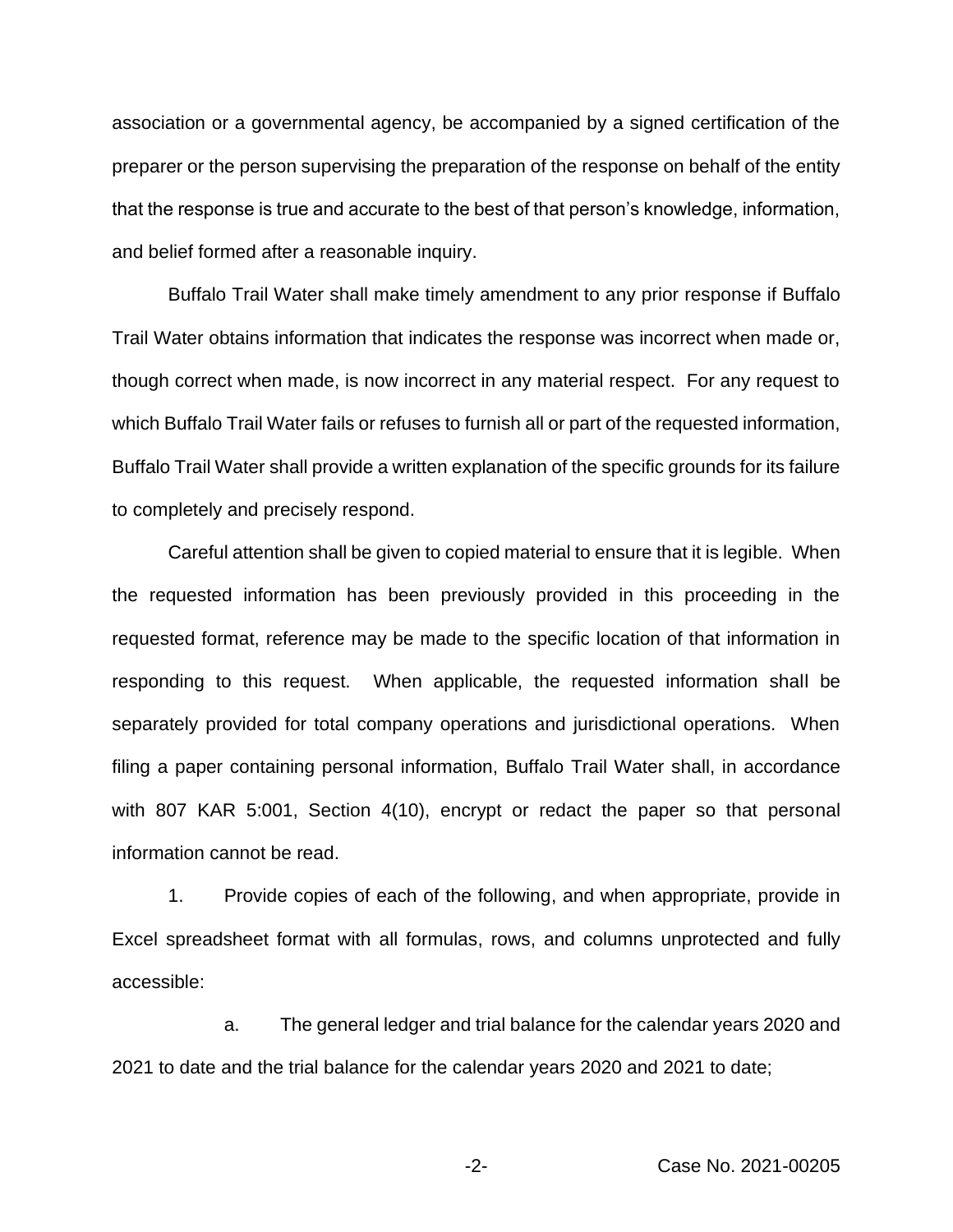b. The schedule of notes and bonds payable on December 31, 2019; December 31, 2020; and the current period;

c. All debt agreements/bond ordinances and amortization schedules, including related party debt;

d. Insurance policies for 2019, 2020, and the current period if available;

e. Hours worked by each employee for the calendar year 2019, 2020, and the current period;

f. A document listing the names, job titles, job description, and pay rates for each employee on December 31, 2019, December 31, 2020, and for those currently employed;

g. A list that describes all employee benefits, other than salaries and wages, paid to, or on behalf of, each employee for each of the previous five years;

h. Minutes from Buffalo Trail Water Commissioner meetings for the calendar years 2019, 2020, and the current period;

i. A document listing the name of all Commissioners for each of the five previous years, and state, individually, the total amount of each benefit paid to, or on the behalf of, each Commissioner during each year (i.e., wages, health insurance premiums, life insurance premiums, FICA taxes, etc.); and

j. Fiscal Court minutes approving each Commissioner's appointment and compensation.

2. Provide a copy of the Adjusted Trial Balance showing unaudited account balances, audit adjustments, and audited balances for the calendar year ended 2019 in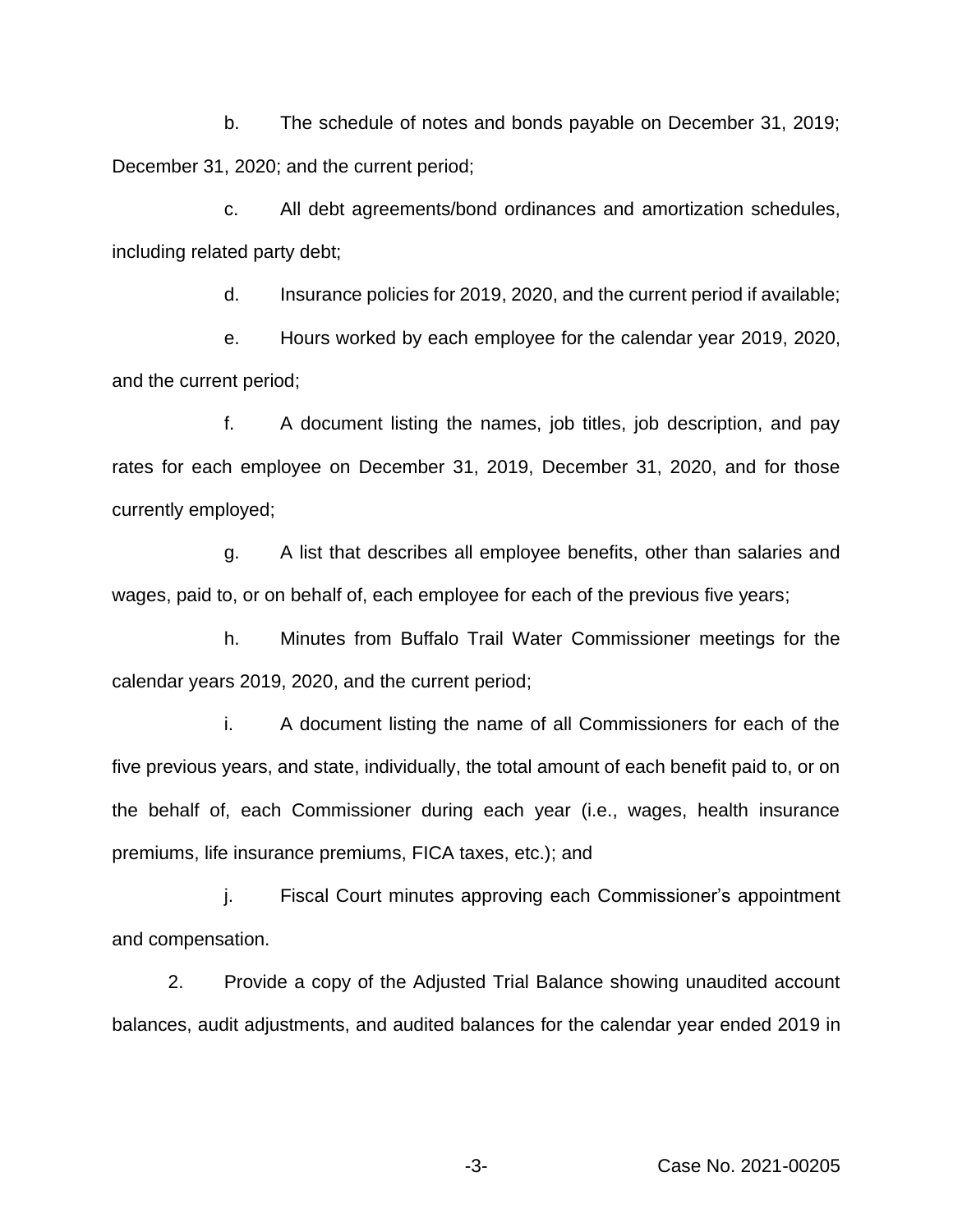Excel spreadsheet format with all formulas, rows, and columns unprotected and fully accessible.

3. Provide a breakdown for the number of board meetings each commissioner attended during the test year.

4. a. Provide a monthly breakdown, in both gallons and dollar amounts, of water purchased during the test year.

b. Provide a breakdown between any vendors from whom Buffalo Trail Water purchases water.

5. Provide the total amount collected and the number of occurrences for which late fees were assessed during the test year.

6. Provide the total amount collected for each nonrecurring charge and the number of occurrences for each nonrecurring charge that was assessed during the test year.

7. Refer to Buffalo Trail Water's Application, Current and Proposed Rates. Buffalo Trail Water proposes to raise its monthly water rates by an across-the-board percentage amount.

a. Provide an explanation of how the across-the-board percentage increase method to increase monthly water rates was chosen.

b. Provide a list of alternative methods to increase its monthly water rates Buffalo Trail Water considered and an explanation why each alternative was not chosen.

8. Refer to Buffalo Trail Water's Application, Billing Analysis.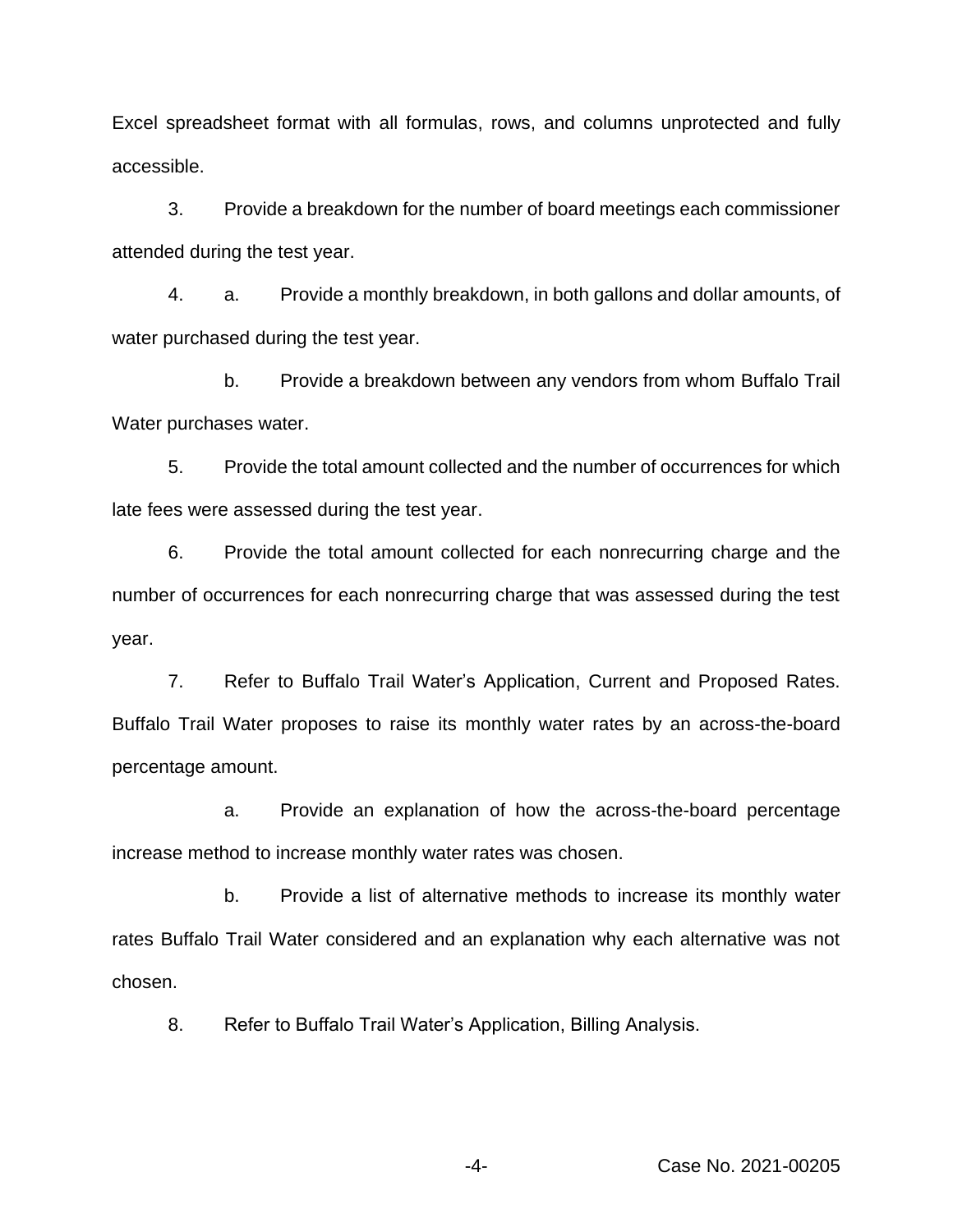a. Provide the billing analysis in Excel spreadsheet format with all formulas, rows, and columns unprotected and fully accessible.

b. Provide the source of the 2020 usage data presented in the Billing Analysis, and state whether any adjustments were made to the data.

c. Provide a list of any adjustments made to the data and include an explanation of each adjustment.

9. Refer to Buffalo Trail Water's Application for Rate Adjustment, page 3, Item 9, and the Billing Analysis Attachment.

a. Confirm that Buffalo Trail Water is using the annual report for the 12 months ended December 31, 2020, as the test period.

b. Explain whether the Billing Analysis provided is for water usage for the period ending December 31, 2020.

c. Provide an explanation why the "Analysis of Actual Water Usage – Existing System" is dated "For the period ending 2014."

d. Reconcile the Rate tiers listed in the Billing Analysis with the Rate tiers listed on the Current Rate Sheet Tariff, page 2, filed with the Commission.

10. State when the last time Buffalo Trail Water performed a cost of service study (COSS) to review the appropriateness of its current rates and rate design.

a. Explain whether any material changes to Buffalo Trail Water's system would cause a new COSS to be prepared since the last time it has completed one.

b. If there have been no material changes to Buffalo Trail Water's system, explain when Buffalo Trail Water anticipates completing a new COSS.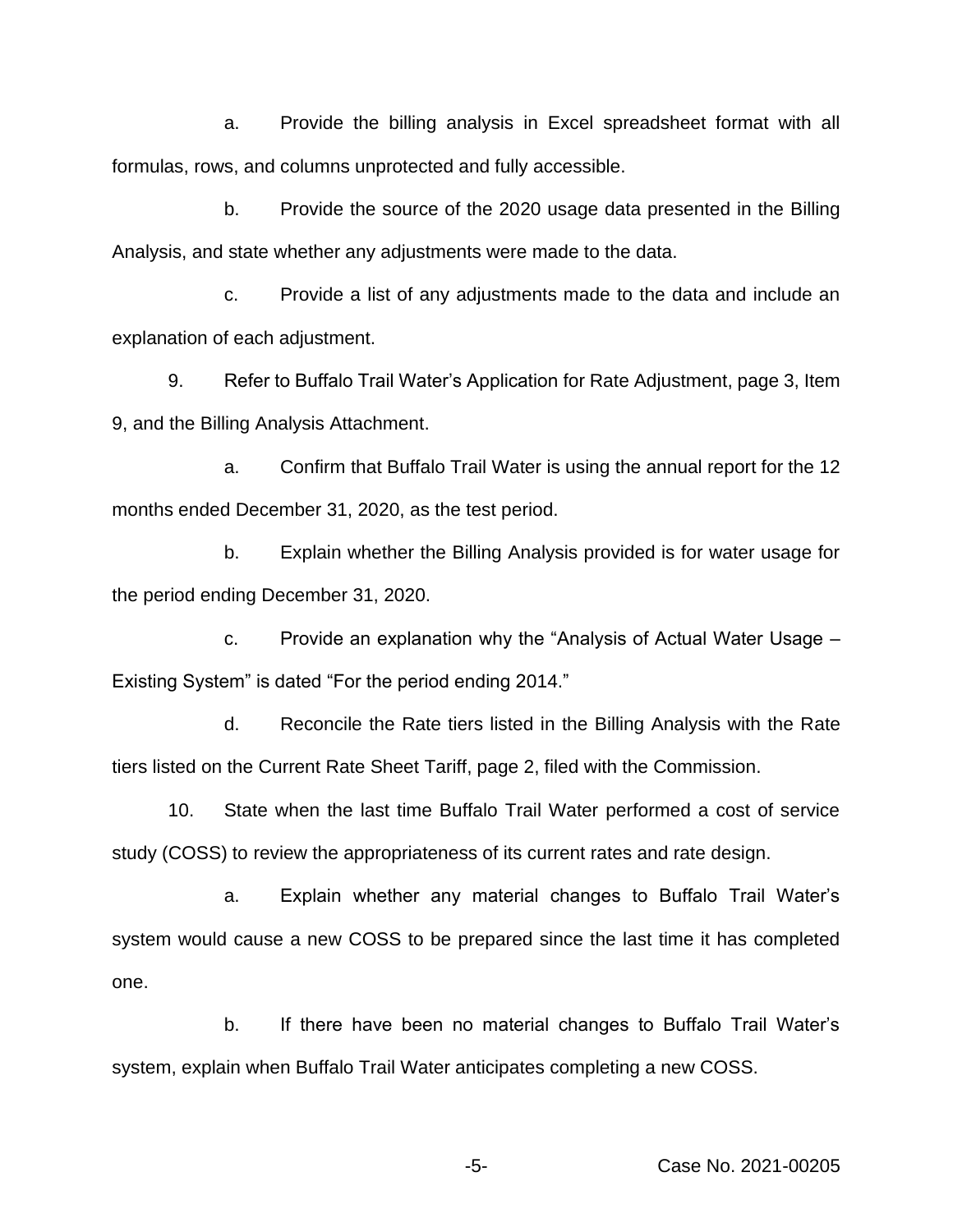c. Provide a copy of the most recent COSS that has been performed for Buffalo Trail Water's system in Excel spreadsheet format with all formulas, rows, and columns unprotected and fully accessible.

11. Refer to the Application, Schedule of Adjusted Operations-Water Utility, Sheet 1. Provide a detailed breakdown of individual category amounts included in Other Water Revenue of \$57,856.00.

Shde C. Thidiself

Linda C. Bridwell, PE Executive Director Public Service Commission P.O. Box 615 Frankfort, KY 40602

DATED \_\_\_\_\_\_\_\_\_\_\_\_\_\_\_\_\_\_\_ JUN 09 2021

cc: Parties of Record